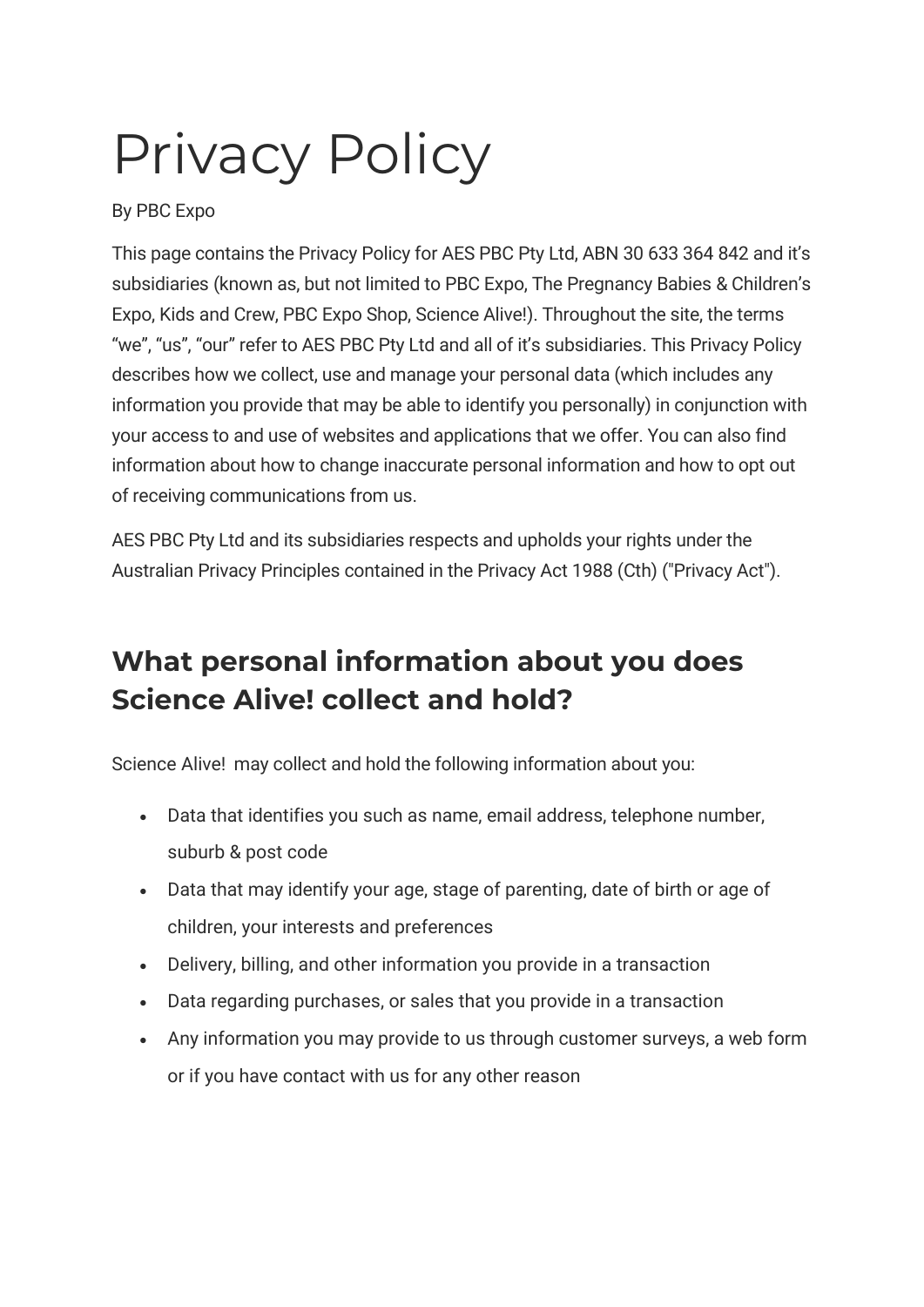## **How does Science Alive! collect and hold your personal information?**

We will generally collect your personal information from you when you enter onto our websites, register for tickets into our Expos or events, respond to a survey via our marketing campaigns, access our software applications or otherwise interact with AES PBC Pty Ltd and our subsidiaries.

## **What does Science Alive! do with your personal information?**

We use your personal information for the purposes of:

- Sharing Expo and event updates or Exhibitor information with you
- Sharing products, services and marketing information with you
- Responding to any inquiries or comments that you submit to us
- Inviting you to participate in surveys
- Order fulfillment for purchases made via sellers on our site (s)
- Measuring the performance of email messaging and improving email messaging services.
- Collecting data regarding attendance at events
- Any other purpose you have consented to, or
- Any use which is required or authorised by law Personal information provided by you is stored securely on the PBC Expo database.

## **Who will Science Alive! disclose your personal information to?**

We may disclose your personal information to:

• Service providers in order to operate the Expo, event and associated products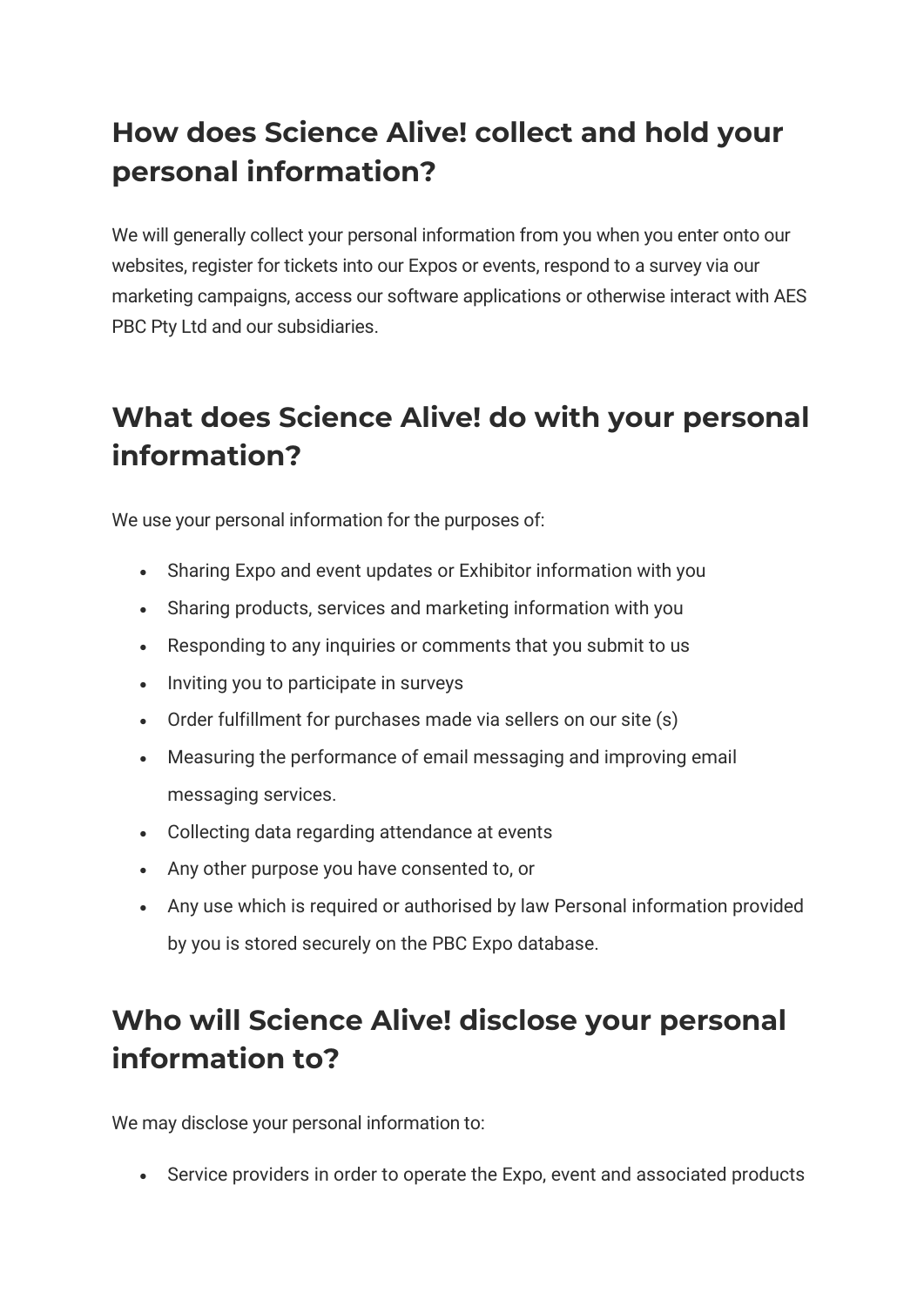- Exhibitors who have scanned your ticket QR code with consent or whose QR code you have scanned using your mobile device.
- Online merchant partners where an order has been made by you or made in your name via our site(s)
- Any other person or entity to whom you have consented to Science Alive! disclosing your personal information to.
- AES PBC Pty Ltd will take reasonable steps to protect and keep secure the personal information we hold.

### **Openness**

You may request access to personal information we hold about you in accordance with the provisions of the Privacy Act 1988 (Cth).

A small administrative fee may be payable for the provision of information. If you would like a copy of the information, which we hold about you or believe that any information we hold on you is inaccurate, out of date, incomplete, irrelevant or misleading, please contact us in writing:

#### **Privacy Policy Manager**

5 – 7 King William Road, Unley SA 5061

**P** (08) 8242 8400 **E** info@pbcexpo.com.au

## **Marketing and opting out**

Where we have obtained your implied consent to do so, we will contact you with marketing material about our online shops, our expos and events, our online merchant partners and those of our Exhibitors. At any time, you may opt out of receiving this material by contacting us on info@pbcexpo.com.au. Your consent to receive this information will remain current until you advise us otherwise.